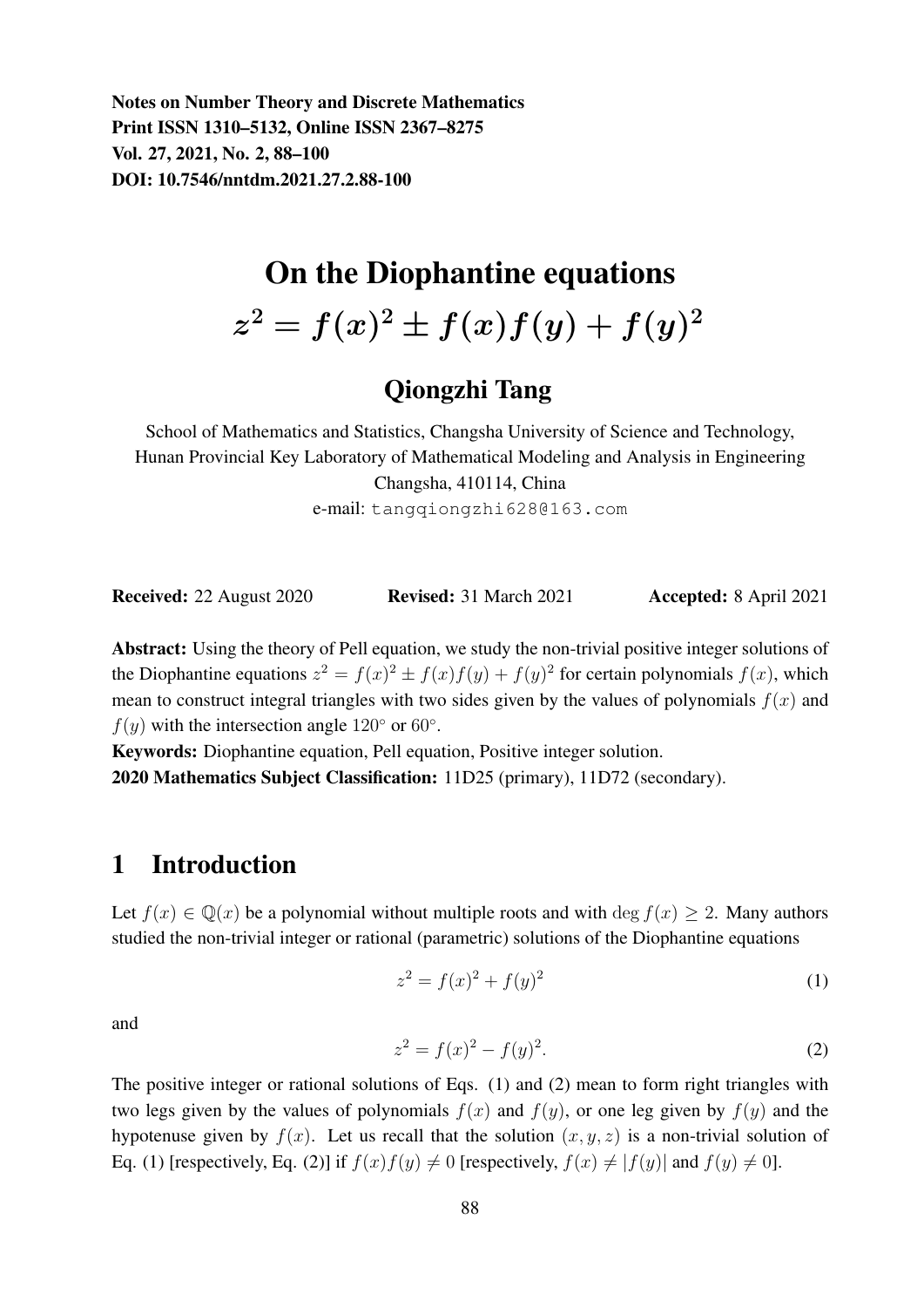In 1962, W. Sierpiński [8] obtained infinitely many non-trivial positive integer solutions of Eq. (1) for  $f(x) = \frac{x(x+1)}{2}$ . In 2010, M. Ulas and A. Togbé [10] studied the non-trivial rational (parametric) solutions of Eqs. (1) and (2) for some quadratic and cubic polynomials. In the same year, B. He, A. Togbé and M. Ulas [4] investigated the non-trivial positive integer solutions of Eq. (1) for  $f(x) = \frac{x(x+1)}{2}, \frac{x(x+1)(x+2)}{6}$  $\frac{6}{6}$  and the non-trivial positive integer solutions of Eq. (2) for  $f(x) = x^2 + a$ . In 2018, Y. Zhang and A. S. Zargar [14] proved that Eq. (1) has infinitely many non-trivial rational solutions for  $f(x) = x(x - 1)(x + 1)(x + \frac{1 - k^2}{2L})$  $\frac{-k^2}{2k}$ ),  $k \in \mathbb{Z}\backslash\{0,\pm 1\},\$ and similar result was obtained for Eq. (2) when  $f(x) = x(x - 1)(x + 1)(x - \frac{2k}{x^2 + 1})$  $\frac{2k}{k^2+1}$ ),  $k \in \mathbb{Z}\backslash\{0,\pm 1\}$ , which gives a positive answer to Question 4.3 of [10] for quartic polynomials. In 2019, A. E. A. Youmbai and D. Behloul [11] extended the results of [14] to the polynomials  $f(x) = x \prod_{t=0}^{n} (x - k^t)(x + k^t)$  of degree  $2n + 3$  and gave a positive answer to Question 4.3 of [10] for the polynomials  $f(x) = x \prod_{t=0}^{n} (x + k^t)$  of degree  $n + 2$ . In 2021, Y. Zhang and Q. Z. Tang [12] showed that Eqs. (1) and (2) have infinitely many non-trivial integer solutions for polynomials  $f(x)$  with integer coefficients and degree *n*.

In 1783, L. Euler [2] studied the non-trivial rational solutions of Eq.(1) for  $f(x) = x + \frac{1}{x}$  $\frac{1}{x}$ . In 2019, Y. Zhang and A. S. Zargar [15] investigated the non-trivial rational (parametric) solutions of Eqs. (1) and (2) for some simple Laurent polynomials  $f(x)$ , such as  $f(x) = x + b + \frac{c}{x}$  $\frac{0}{x}$  $(x + 1)(x + b)(x + c)$  $\frac{x}{x}$  with non-zero integers b and c. In the same year, Y. Zhang, Q. Z. Tang and Y. N. Zhang [13] got the conditions for  $f(x) = b + \frac{c}{x}$  with non-zero integers b and c such that Eqs. (1) and (2) have infinitely many non-trivial solutions  $x, y \in \mathbb{Z}$  and  $z \in \mathbb{Q}$ , which gave a positive answer to Question 3.2 of [15]. Meanwhile, they [13] studied the non-trivial rational solutions of Eqs. (1) and (2) for Laurent polynomials

$$
f(x) = \frac{\prod_{t=0}^{n} (x + k^{t})}{x}, \frac{\prod_{t=0}^{n} (x - k^{t})(x + k^{t})}{x},
$$

 $n \geq 1, k \in \mathbb{Z} \setminus \{0, \pm 1\}$ , and gave a positive answer to Question 3.1 of [15].

## 2 Main results

In this paper, we consider the non-trivial positive integer solutions of the Diophantine equations

$$
z^{2} = f(x)^{2} + f(x)f(y) + f(y)^{2}
$$
\n(3)

and

$$
z^{2} = f(x)^{2} - f(x)f(y) + f(y)^{2}.
$$
\n(4)

The positive integer solutions of Eqs. (3) and (4) mean to construct integral triangles with two sides given by the values of polynomials  $f(x)$  and  $f(y)$  with the intersection angle 120° or 60° (see Figure 1), which are not Heron triangles. Let us recall that an integral triangle is a triangle with integral sides, and a Heron triangle is a triangle with integral sides and integral area.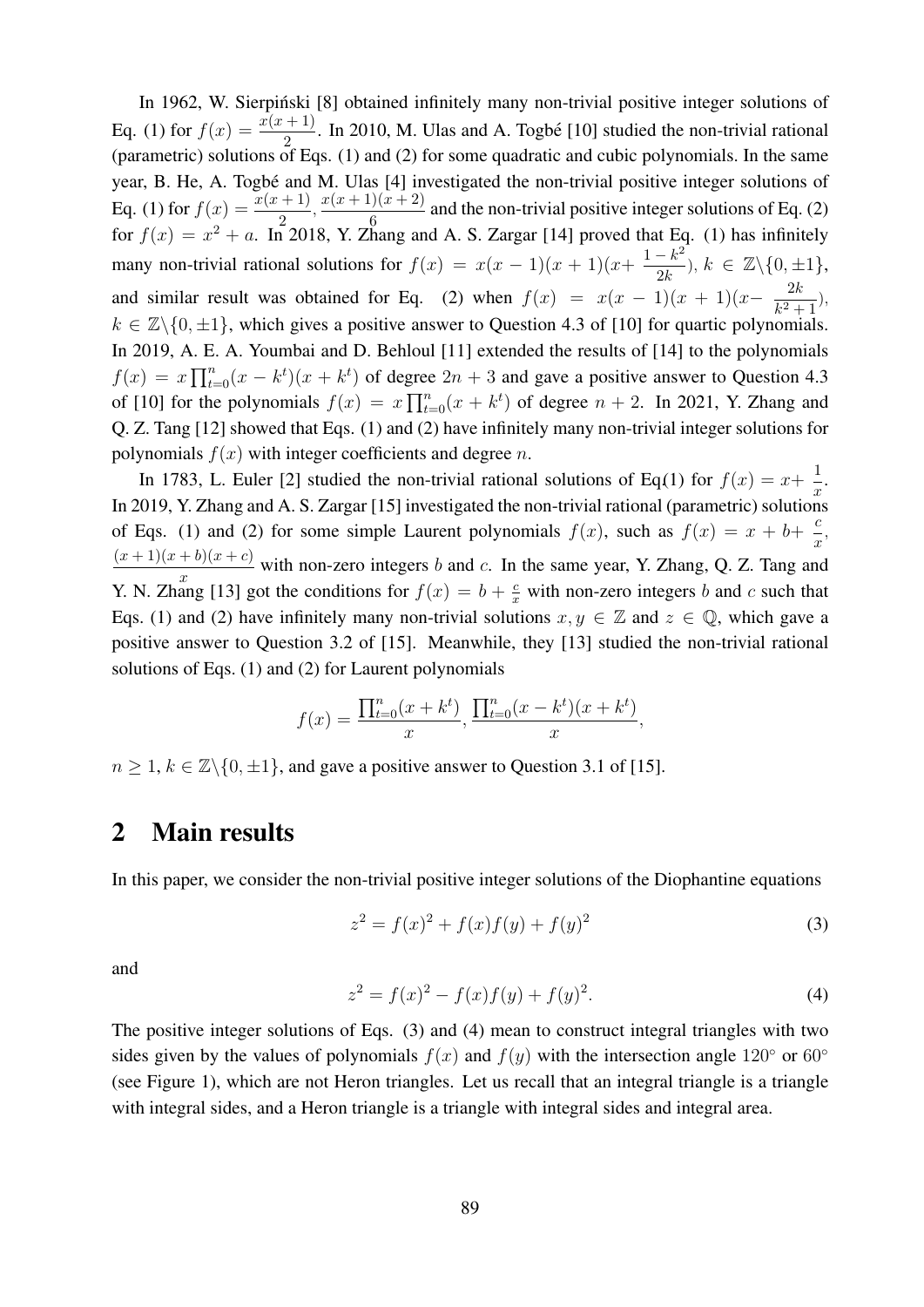



Several authors [1, 3, 6, 7] studied the integral triangles with an intersection angle 120 $\degree$  or 60 $\degree$ . When  $f(x) = x^2$ , Eqs. (3) and (4) are

$$
z^2 = x^4 + x^2y^2 + y^4
$$

and

$$
z^2 = x^4 - x^2y^2 + y^4,
$$

which have no non-trivial positive integer solutions, we can refer to [2, p. 636–637] and [5]. The non-trivial solution  $(x, y, z)$  of Eq. (3) [respectively, Eq. (4)] means that  $f(x)f(y) \neq 0$ [respectively  $f(x)f(y) \neq 0$  and  $f(x) \neq f(y)$ ].

Using the theory of Pell equation, we prove:

**Theorem 2.1.** When  $f(x) = \frac{x(Bx+C)}{2}$  with positive integer B and non-zero integer C, Eqs. (3) *and (4) have infinitely many non-trivial positive integer solutions.*

Theorem 2.2. *When*

$$
f(x) = \prod_{i=0}^{m-1} (x - i) \quad (m \ge 2),
$$

*Eq. (3) has infinitely many non-trivial positive integer solutions.*

Theorem 2.3. *When*

$$
f(x) = x \prod_{i=0}^{m-2} (x - k^i) \quad (m \ge 3, k \ge 2),
$$

*Eqs. (3) and (4) have infinitely many non-trivial positive integer solutions.*

Theorem 2.4. *When*

$$
f(x) = x \prod_{i=0}^{m-2} (x - \sum_{j=0}^{i} k^{i}) \quad (m \ge 3, \ k \ge 2),
$$

*Eqs. (3) and (4) have infinitely many non-trivial positive integer solutions.*

In Theorems 2.2, 2.3 and 2.4, when  $m = 2$ ,  $f(x) = x(x - 1)$ , it is the case  $B = 2$ ,  $C = -2$ in Theorem 2.1.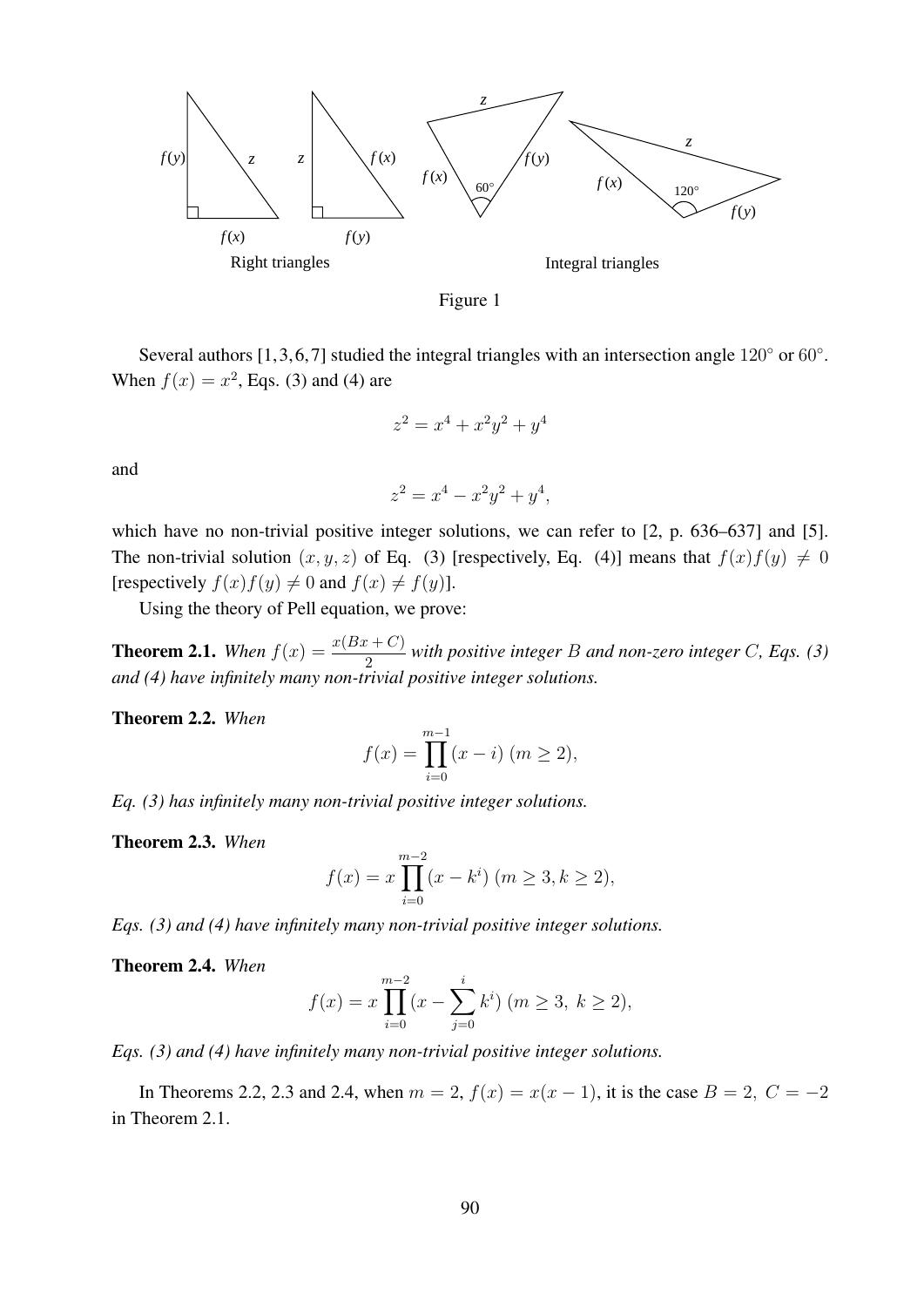# 3 Proofs of the Theorems

#### *Proof of Theorem 2.1.*

Case 1) The case for Eq. (3). For  $f(x) = \frac{x(Bx+C)}{2}$ , put  $y = 2t(Bx+C)$ , then Eq. (3) reduces to  $z^2 = \frac{(Bx+C)^2}{4}$ 4  $((16B<sup>4</sup>t<sup>4</sup> + 4B<sup>2</sup>t<sup>2</sup> + 1)x<sup>2</sup> + 2Ct(2Bt + 1)(8B<sup>2</sup>t<sup>2</sup> + 1)x + 4C<sup>2</sup>t<sup>2</sup>(2Bt + 1)<sup>2</sup>).$ 

To get integral values of x and z, it needs to study the integer solutions x and s of the quadratic equation

$$
4s2 = (16B4t4 + 4B2t2 + 1)x2 + 2Ct(2Bt + 1)(8B2t2 + 1)x + 4C2t2(2Bt + 1)2.
$$

Let

$$
X = D_1 x + M_1, \ Y = 2s,
$$

where

$$
D_1 = (4B^2t^2)^2 + 4B^2t^2 + 1, M_1 = Ct(2Bt + 1)(8B^2t^2 + 1),
$$

then we get the Pell equation

$$
X^2 - D_1 Y^2 = -3C^2 t^2 (2Bt + 1)^2.
$$
 (5)

It is easy to show that  $D_1 = (4B^2t^2)^2 + 4B^2t^2 + 1$  is not a perfect square for  $t > 2$ ,  $B > 0$ , then the Pell equation  $X^2 - D_1 Y^2 = 1$  has infinitely many positive integer solutions. Suppose that  $(u, v)$  is a positive integer solution of  $X^2 - D_1Y^2 = 1$ .

1.1) When  $B > 0$ ,  $C < 0$ , note that

$$
(X_0, Y_0) = (Ct(2Bt + 1)(8B^2t^2 + 1), -2Ct(2Bt + 1))
$$

is an integer solution of Eq. (5), then an infinity of integer solutions of Eq. (5) are given by

$$
X_n + Y_n \sqrt{D_1} = \left( Ct(2Bt + 1)(8B^2t^2 + 1) - 2Ct(2Bt + 1)\sqrt{D_1}\right)
$$
  
 
$$
\times \left(u + v\sqrt{D_1}\right)^n, \ n \ge 0,
$$

which leads to

$$
X_n = uX_{n-1} + D_1vY_{n-1}, Y_n = uY_{n-1} + vX_{n-1}.
$$

Thus,

$$
\begin{cases}\nX_n = 2uX_{n-1} - X_{n-2}, & X_0 = Ct(2Bt+1)(8B^2t^2+1), \\
X_1 = -Ct(2Bt+1)(2D_1v - (8B^2t^2+1)u); \\
Y_n = 2uY_{n-1} - Y_{n-2}, & Y_0 = -2Ct(2Bt+1), \\
Y_1 = Ct(2Bt+1)(8B^2t^2v - 2u + v).\n\end{cases}
$$

Using the recurrence relations of  $X_n$  and  $Y_n$  twice, we get

$$
X_{n+2} = (4u^2 - 2)X_n - X_{n-2}, Y_{n+2} = (4u^2 - 2)Y_n - Y_{n-2}.
$$

Replacing  $n$  by  $2n$ , we have

$$
X_{2n+2} = (4u^2 - 2)X_{2n} - X_{2n-2}, Y_{2n+2} = (4u^2 - 2)Y_{2n} - Y_{2n-2}, n \ge 1.
$$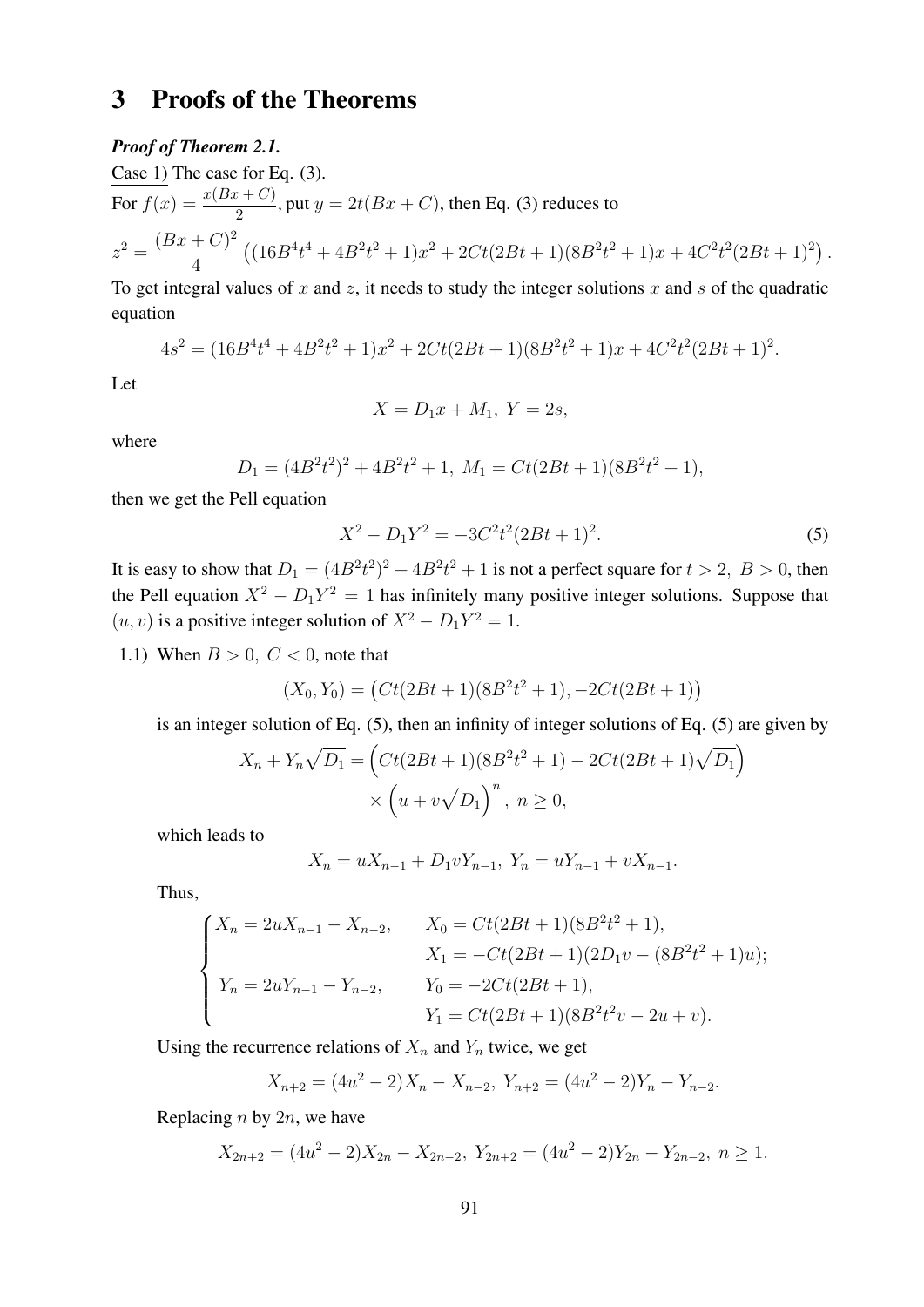From

$$
x = \frac{X - M_1}{D_1}, \ s = \frac{Y}{2},
$$

we obtain

$$
\begin{cases}\nx_{2n+2} = (4u^2 - 2)x_{2n} - x_{2n-2} + 4M_1v^2, & x_0 = 0, \\
x_2 = 2Ct(2Bt + 1)v((8B^2t^2 + 1)v - 2u); \\
s_{2n+2} = (4u^2 - 2)s_{2n} - s_{2n-2}, & s_0 = -Ct(2Bt + 1), \\
s_2 = -Ct(2Bt + 1)(u^2 - (8B^2t^2 + 1)vu + v^2D_1).\n\end{cases}
$$

From

$$
u^2 = 1 + (16B^4t^4 + 4B^2t^2 + 1)v^2,
$$

we have

$$
((8B2t2+1)v)2 - (2u)2 = -3v2 - 4 < 0,
$$

so

$$
(8B^2k^2 + 1)v - 2u < 0.
$$

In view of

 $C < 0, v > 0,$ 

we have

and

$$
x_2 > -2C > -\frac{2C}{B}.
$$

 $x_2 \in \mathbb{Z}^+,$ 

From the recurrence relation of  $x_{2n}$ , it is easy to check that

$$
x_{2n} > -2C > -\frac{2C}{B}
$$

and

$$
2k(Bx_{2n}+C) > x_{2n}
$$

hold for  $n \geq 1$ , which means that  $y_{2n} = 2k(Bx_{2n} + C) > x_{2n}$ . For x in  $\left[-\frac{2C}{B}\right]$  $\frac{2C}{B}, +\infty$ ), the polynomial  $f(x) = \frac{x(Bx+C)}{2}$  is strictly monotonically increasing and  $f(-\frac{2C}{B})$  $\frac{2C}{B}$ ) > 0, so

 $f(y_{2n}) > f(x_{2n}) > 0, n \ge 1.$ 

Thus, when  $f(x) = \frac{x(Bx+C)}{2}$  with positive integer B and negative integer C, Eq. (3) has infinitely many non-trivial positive integer solutions

$$
(x, y, z) = (x_{2n}, 2t(Bx_{2n} + C), s_{2n}(Bx_{2n} + C)),
$$

where  $n \geq 1$ .

1.2) When  $B > 0$ ,  $C > 0$ , note that

$$
(X_0, Y_0) = (Ct(2Bt + 1)(8B^2t^2 + 1), 2Ct(2Bt + 1))
$$

is a positive integer solution of Eq. (5).

The remaining process can be given by similar way.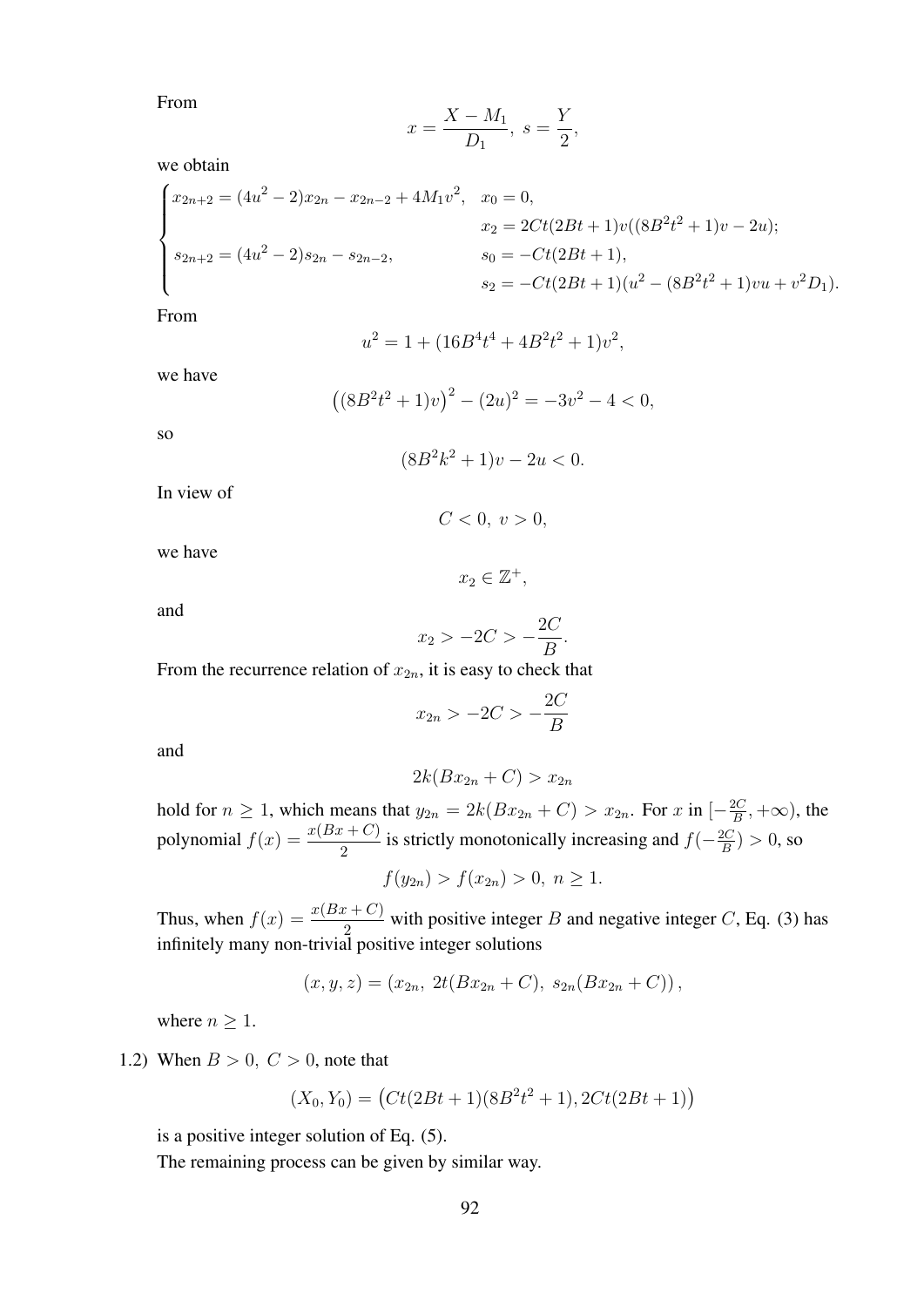Case 2) The case for Eq. (4).

For  $f(x) = \frac{x(Bx+C)}{2}$ , take  $y = 2t(Bx+C)$ , then Eq. (4) becomes

$$
z^{2} = \frac{(Bx+C)^{2}}{4} \left( (16B^{4}t^{4} - 4B^{2}t^{2} + 1)x^{2} + 2Ct(2Bt+1)(8B^{2}t^{2} - 1)x + 4C^{2}t^{2}(2Bt+1)^{2} \right).
$$

We need to study the equation

$$
4s2 = (16B4t4 - 4B2t2 + 1)x2 + 2Ct(2Bt + 1)(8B2t2 - 1)x + 4C2t2(2Bt + 1)2.
$$

Put

$$
X = D_2 x + M_2, \ Y = 2s,
$$

where

$$
D_2 = (4B^2t^2)^2 - 4B^2t^2 + 1, M_2 = Ct(2Bt + 1)(8B^2t^2 - 1),
$$

we have

$$
X^2 - D_2 Y^2 = -3C^2 t^2 (2Bt + 1)^2.
$$
 (6)

 $\Box$ 

Obviously,  $D_2 = (4B^2t^2)^2 - 4B^2t^2 + 1$  is not a perfect square for  $t > 2$ ,  $B > 0$ , so the Pell equation  $X^2 - D_2Y^2 = 1$  has infinitely many positive integer solutions. Assume that  $(u, v)$  solves the Pell equation  $X^2 - D_2Y^2 = 1$ .

2.1) When  $B > 0$ ,  $C < 0$ ,

$$
(X_0, Y_0) = (Ct(2Bt + 1)(8B^2t^2 - 1), -2Ct(2Bt + 1))
$$

is an integer solution of Eq. (6).

Similarly, we can give the remainder of the proof as above.

2.2) When  $B > 0$ ,  $C > 0$ , Eq. (6) has a positive integer solution

$$
(X_0, Y_0) = (Ck(2Bt + 1)(8B^2t^2 - 1), 2Ct(2Bt + 1)).
$$

The remainder of the proof is similar as 1.1) above.

**Example 3.1.** When  $B = k - 2$ ,  $C = -(k - 4)$ ,  $k > 4$ ,  $f(x) = \frac{x((k-2)x - (k-4))}{2}$ , which *denotes the polygonal number, then Eq. (3) has infinitely many non-trivial positive integer solutions*

$$
(x, y, z) = (x_{2n}, 2t ((k - 2)x_{2n} - (k - 4)), ((k - 2)x_{2n} - (k - 4)) s_{2n}),
$$

*where*

$$
\begin{cases}\nx_{2n+2} = (4u^2 - 2)x_{2n} - x_{2n-2} + 4M_1v^2, & x_0 = 0, \\
x_2 = -2tv(k-4)(2t(k-2) + 1) \\
(8(k-2)^2t^2v + v - 2u); \\
s_{2n+2} = (4u^2 - 2)s_{2n} - s_{2n-2}, & s_0 = t(k-4)(2t(k-2) + 1), \\
s_2 = t(k-4)(2t(k-2) + 1) \\
(u^2 - (8(k-2)^2t^2 + 1)v u + v^2D_1),\n\end{cases}
$$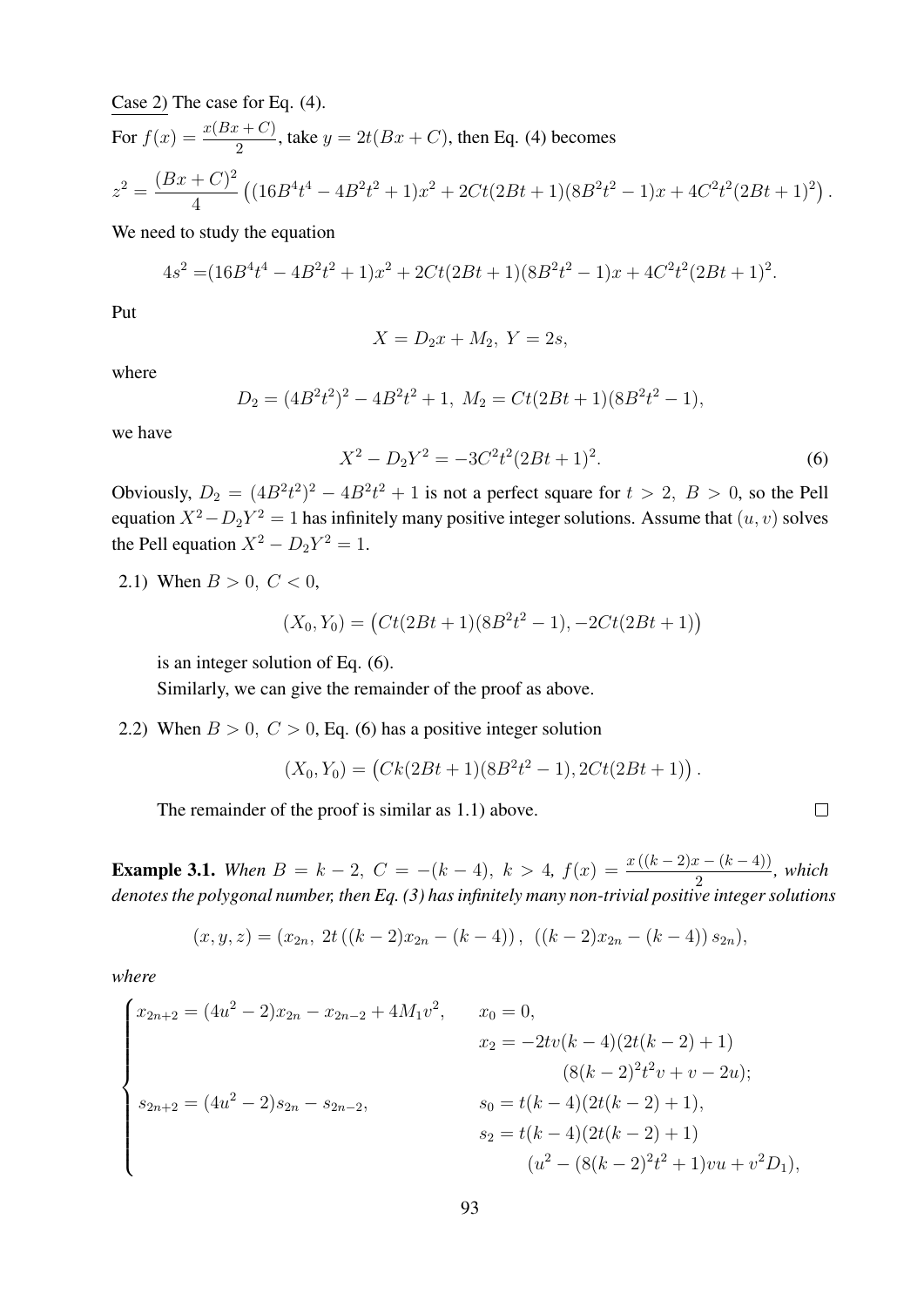$$
D_1 = 16(k-2)^4 t^4 + 4(k-2)^2 t^2 + 1,
$$
  
\n
$$
M_1 = -t(k-4)(2t(k-2) + 1)(8(k-2)^2 t^2 + 1)
$$

*and* (u, v) *satisfying*

$$
u^{2} - (16(k - 2)^{4}t^{4} + 4(k - 2)^{2}t^{2} + 1)v^{2} = 1.
$$

Remark 3.2. *If there exist two similar integral triangles, as constructed in Theorem 2.1, then there are*  $n_1, n_2 \in \mathbb{Z}^+$   $(n_1 \neq n_2)$  *such that* 

$$
\frac{f(x_{2n_1})}{f(y_{2n_1})} = \frac{f(x_{2n_2})}{f(y_{2n_2})}.
$$

*The above equality is satisfied if and only if*

 $x_{2n_1} = x_{2n_2}$ 

*which is obviously impossible. Therefore, the integral triangles are not similar in Theorem 2.1.*

*Proof of Theorem 2.2.* For  $f(x) = \prod_{i=0}^{m-1} (x - i)$ , let  $y = x - 1$ , then Eq. (3) leads to

$$
(x2 + x(x - m) + (x - m)2) \prod_{i=1}^{m-1} (x - i)2 = z2.
$$

This implies that

$$
x^{2} + x(x - m) + (x - m)^{2} = s^{2},
$$

which is equivalent to the Pell equation

$$
X^2 - 3Y^2 = -3m^2,\t\t(7)
$$

where

$$
X = 6x - 3m, Y = 2s.
$$

Let us observe that  $(X_0, Y_0) = (3m, 2m)$  is a positive integer solution of Eq. (7), and  $(u, v) = (2, 1)$  is the least positive integer solution of  $X^2 - 3Y^2 = 1$ .  $\Box$ The remainder of the proof can be given by similar method.

**Example 3.3.** When  $m = 3$ ,  $f(x) = x(x - 1)(x - 2)$ , Eq. (3) becomes

$$
x^{2}(x-1)^{2}(x-2)^{2} + x(x-1)(x-2)y(y-1)(y-2) + y^{2}(y-1)^{2}(y-2)^{2} = z^{2}.
$$

*It has infinitely many non-trivial positive integer solutions*

$$
(x, y, z) = (x_{2n}, x_{2n} - 1, (x_{2n} - 1)(x_{2n} - 2)s_{2n}),
$$

*where*

$$
\begin{cases} x_{2n+2} = 14x_{2n} - x_{2n-2} - 18, & x_0 = 3, x_2 = 24; \\ s_{2n+2} = 14s_{2n} - s_{2n-2}, & s_0 = 3, s_2 = 39, \end{cases}
$$

*and*  $n \geq 1$ *.*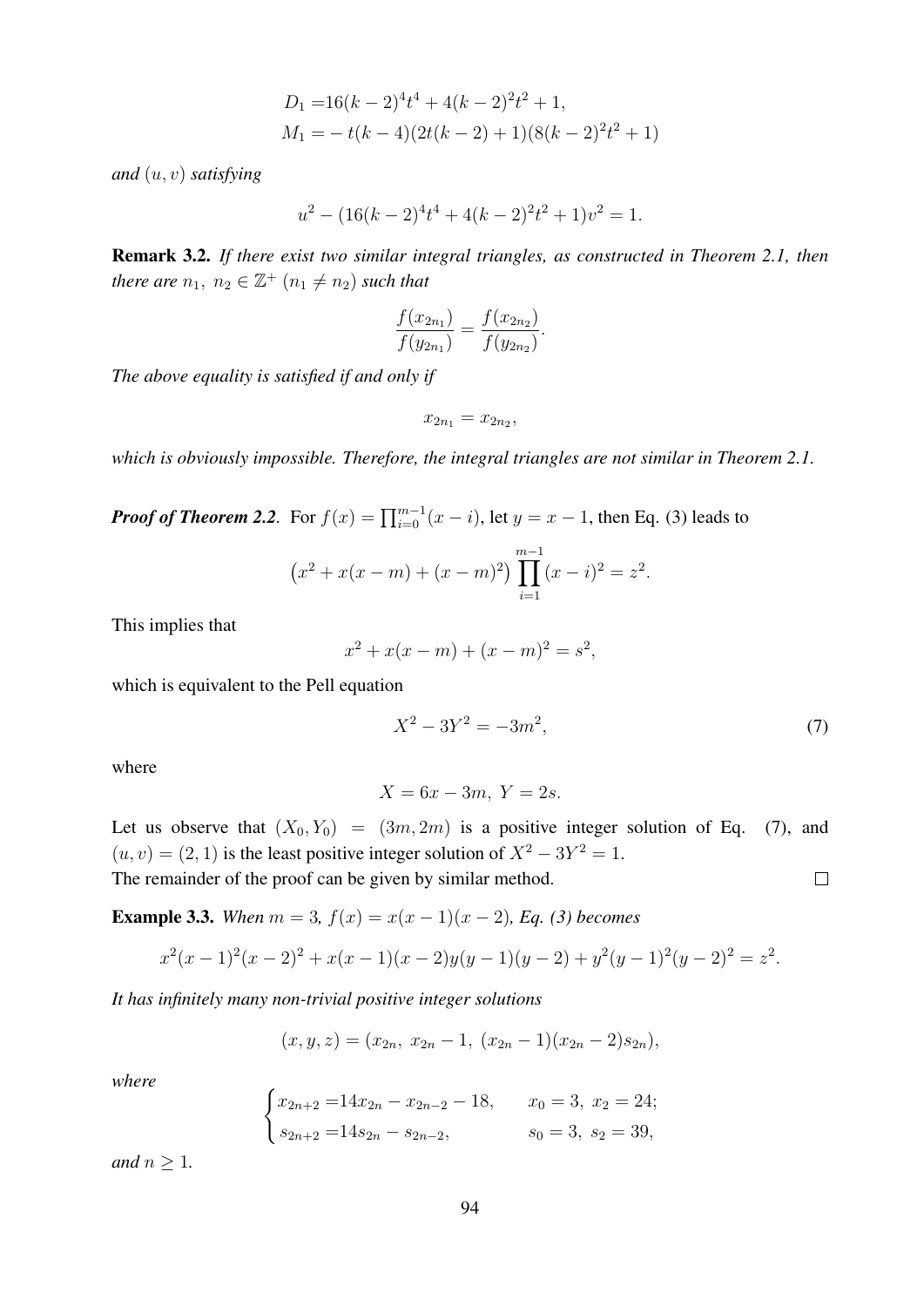**Remark 3.4.** *For*  $f(x) = \prod_{i=0}^{m-1} (x - i)$ , we study the non-trivial positive integer solutions of *Eq.* (4) for some m. When  $m = 3$ , it has infinity many non-trivial positive solutions

$$
(x, y, z) = (x_{2n}, 2x_{2n} - 2, s_{2n}(x_{2n} - 1)(x_{2n} - 2)),
$$

*where*

$$
\begin{cases}\nx_{2n+2} = 91202x_{2n} - x_{2n-2} - 144000, & x_0 = 0, x_2 = 480; \\
s_{2n+2} = 91202s_{2n} - s_{2n-2}, & s_0 = 12, s_2 = 3612,\n\end{cases}
$$

*and*  $n \geq 1$ *. When*  $m = 4$ *, in the range*  $3 < x < y < 10000$ *, we only find three non-trivial positive integer solutions*

$$
(x, y, z) = (13, 22, 167640), (147, 513, 68227820640),(222, 289, 6009373656).
$$

*And for*  $m = 5$ *, in the range*  $4 < x < y < 10000$ *, we get three non-trivial positive integer solutions*

$$
(x, y, z) = (7, 8, 5880), (20, 21, 2209320), (25, 27, 8528400).
$$

*To Eq. (4), it seems difficult to get the similar result as Eq. (3) for general m.* 

*Proof of Theorem 2.3.* For

$$
f(x) = x \prod_{i=0}^{m-2} (x - k^{i}) \quad (m \ge 3, \ k \ge 2),
$$

let  $y = kx$ , then Eqs. (3) and (4) lead to

$$
z^{2} = \left(x \prod_{i=0}^{m-3} (x - k^{i})\right)^{2} \left((x - k^{m-2})^{2} \pm k^{m-1} (kx - 1)(x - k^{m-2}) + k^{2m-2} (kx - 1)^{2}\right).
$$

Since we are interested in the integer solutions  $(x, z)$  of the above equations, we need to investigate

$$
(x - k^{m-2})^2 \pm k^{m-1}(kx - 1)(x - k^{m-2}) + k^{2m-2}(kx - 1)^2 = s^2.
$$

1) First we consider the case of sign  $+$ .

Put

$$
X = 2D_3x - M_3, \ Y = 2s,
$$

where

$$
D_3 = (k^m)^2 + k^m + 1, M_3 = k^{m-2}(2k^{m+1} + k^m + k + 2),
$$

then

$$
X^2 - D_3 Y^2 = -3k^{2m-2}(k^{m-1} - 1)^2.
$$
 (8)

Note that

$$
(X_0, Y_0) = (k^{m-1}(2k^m + 1)(k^{m-1} - 1), 2k^{m-1}(k^{m-1} - 1))
$$

is a positive integer solution of Eq. (8).

The rest of the procedure are the same as 1.1) in Theorem 2.1.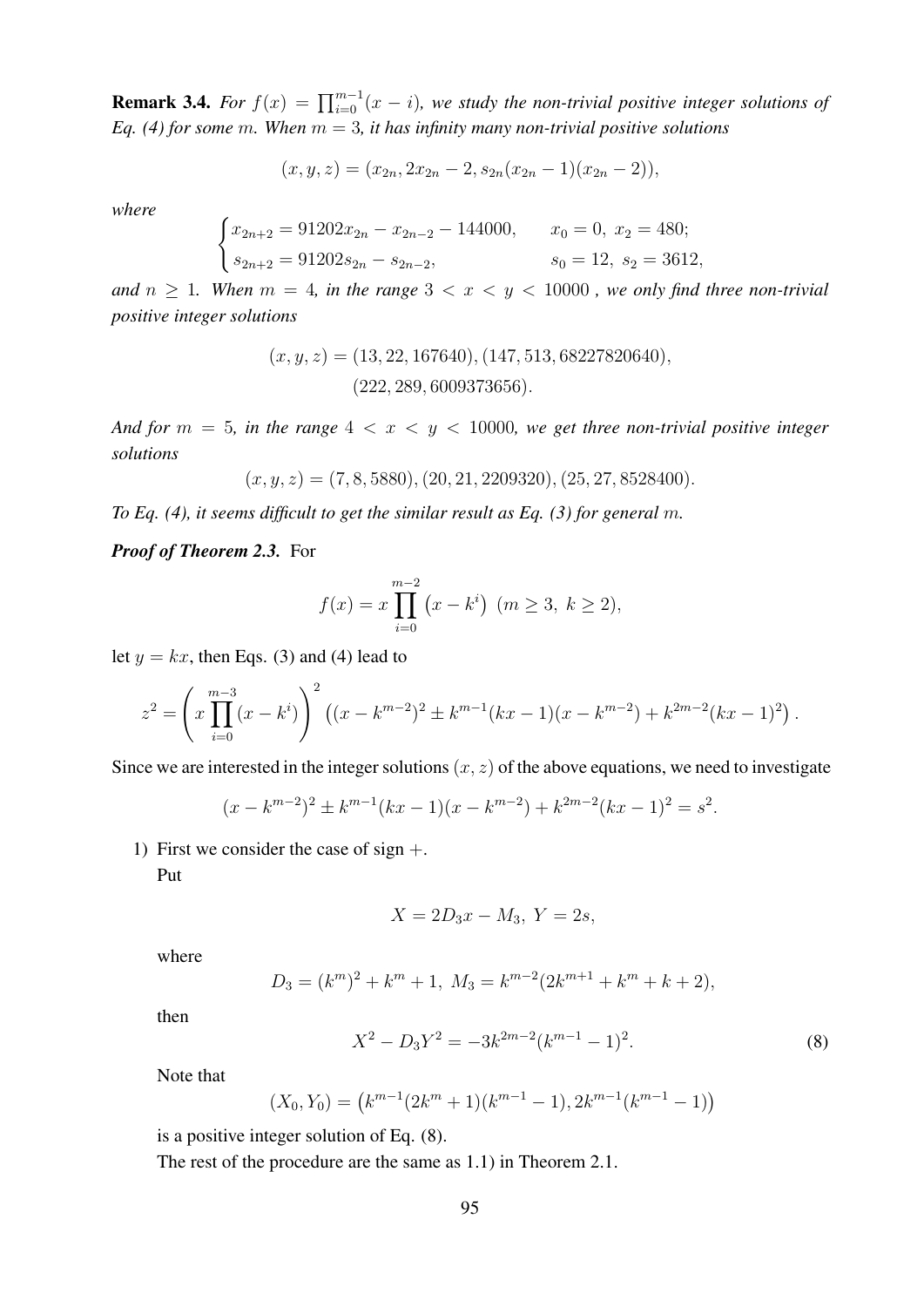2) Then we consider the case of sign −.

Put

$$
X = 2D_4x - M_4, \ Y = 2s,
$$

where

$$
D_4 = (k^m)^2 - k^m + 1, M_4 = k^{m-2}(2k^{m+1} - k^m - k + 2),
$$

then we obtain

$$
X^2 - D_4 Y^2 = -3k^{2m-2}(k^{m-1} - 1)^2.
$$
\n(9)

 $\Box$ 

It is easy to see that

$$
(X_0, Y_0) = (k^{m-1}(2k^m - 1)(k^{m-1} - 1), 2k^{m-1}(k^{m-1} - 1))
$$

is a positive integer solution of Eq. (9).

Apparently, we can receive the result which identifies with the Theorem 2.3.

**Example 3.5.** When  $m = 3$ ,  $f(x) = x(x - 1)(x - k)$ , put  $y = kx$ , Eq. (3) equals

$$
(x(x-1))^{2} ((k^{6} + k^{3} + 1)x^{2} - k(2k^{4} + k^{3} + k + 2)x + k^{2}(k^{2} + k + 1)) = z^{2}.
$$

*It has infinitely many non-trivial positive integer solutions*

$$
(x, y, z) = (x_{2n}, kx_{2n}, x_{2n}(x_{2n} - 1)s_{2n}),
$$

*where*

$$
\begin{cases}\nx_{2n+2} = (4u^2 - 2)x_{2n} - x_{2n-2} \\
- 2v^2k(2k^4 + k^3 + k + 2), & x_0 = k, \\
x_2 = k(k(k-1)(k+1)(2k^3 + 1)v^2 \\
+ 2ku(k-1)(k+1)v + 1); \\
s_{2n+2} = (4u^2 - 2)s_{2n} - s_{2n-2}, & s_0 = k^2(k^2 - 1), \\
s_2 = k^2(k^2 - 1)(2u^2 + (2k^3 + 1)vu - 1),\n\end{cases}
$$

*and* (u, v) *is a positive integer solution of*

$$
X^2 - (k^6 + k^3 + 1)Y^2 = 1.
$$

#### *Proof of Theorem 2.4.* For

$$
f(x) = x \prod_{i=0}^{m-2} \left( x - \sum_{j=0}^{m-2} k^j \right) (m \ge 3, k \ge 2),
$$

let  $y = kx + 1$ ,  $A = \sum_{j=0}^{m-2} k^j$ , then Eqs. (3) and (4) reduce to

$$
z^{2} = \left(x \prod_{i=0}^{m-3} (x - \sum_{j=0}^{i} k^{j})\right)^{2} \left((x - A)^{2} \pm k^{m-1} (kx + 1)(x - A) + k^{2m-2} (kx + 1)^{2}\right).
$$

Let us study the equations

$$
(x - A)^2 \pm k^{m-1}(kx + 1)(x - A) + k^{2m-2}(kx + 1)^2 = s^2.
$$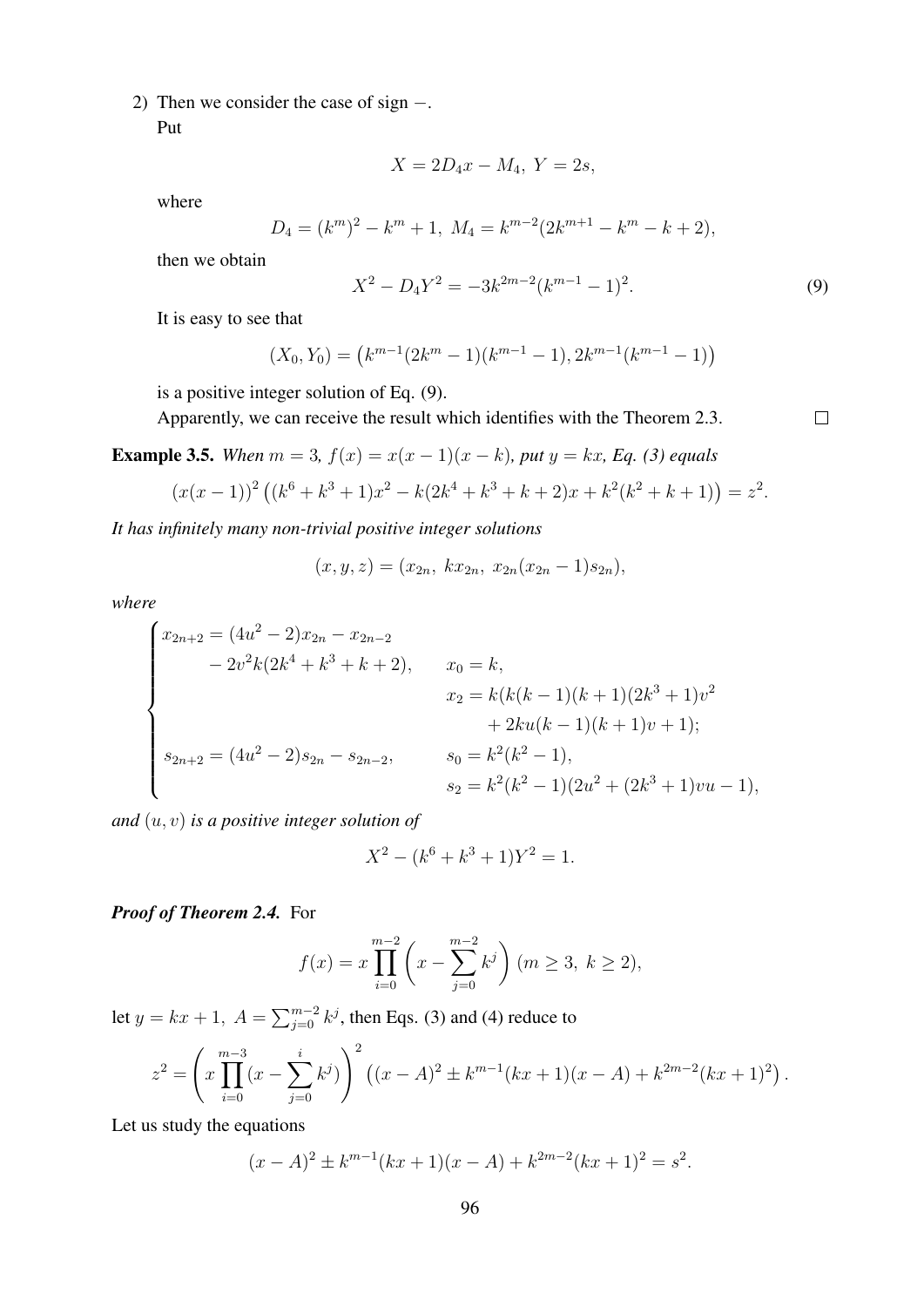1) Look the sign  $+$ .

Take

$$
X = 2D_5x - M_5, \ Y = 2s,
$$

where

$$
D_5 = (k^m)^2 + k^m + 1, M_5 = -2k^{2m-1} + Ak^m - k^{m-1} + 2A,
$$

then we get the Pell equation

$$
X^2 - D_5 Y^2 = -3k^{2m-2} (Ak+1)^2.
$$
 (10)

We find that the pair

$$
(X_0, Y_0) = (k^{m-1}(2k^m + 1)(Ak+1), 2k^{m-1}(Ak+1))
$$

is a positive integer solution of Eq. (10).

Following the method of 1.1) in Theorem 2.1, the result is clearly established.

2) When the sign is  $-$ .

Let

$$
X = 2D_6x + M_6, \ Y = 2s,
$$

where

$$
D_6 = (k^m)^2 - k^m + 1, M_6 = 2k^{2m-1} + Ak^m - k^{m-1} - 2A,
$$

then we get the Pell equation

$$
X^2 - D_6 Y^2 = -3k^{2m-2} (Ak+1)^2.
$$
 (11)

Note that

$$
(X_0, Y_0) = (k^{m-1}(2k^m - 1)(Ak+1), 2k^{m-1}(Ak+1))
$$

is a positive integer solution of Eq. (11).

The remainder of the proof is similar as 1.1).

**Example 3.6.** When  $m = 3$ ,  $f(x) = x(x - 1)(x - 1 - k)$ , put  $y = kx + 1$ , Eq. (3) equals

$$
(x(x-1))^{2} ((k^{6} + k^{3} + 1)x^{2} + (2k^{5} - Ak^{3} + k^{2} - 2A)x + k^{4} - Ak^{2} + A^{2}) = z^{2},
$$

*where*  $A = 1 + k$ *. It has infinitely many non-trivial positive integer solutions* 

$$
(x, y, z) = (x_{2n}, kx_{2n} + 1, x_{2n}(x_{2n} - 1)s_{2n}),
$$

*where*

$$
\begin{cases}\nx_{2n+2} = (4u^2 - 2)x_{2n} - x_{2n-2} \\
- 2v^2(-2k^5 + Ak^3 - k^2 + 2A), & x_0 = A, \\
x_2 = k^2v(2vk^3 + 2u + v)(Ak + 1) + A; \\
s_{2n+2} = (4u^2 - 2)s_{2n} - s_{2n-2}, & s_0 = k^2(Ak + 1), \\
s_2 = k^2(2u^2 + (2k^3 + 1)vu - 1)(Ak + 1),\n\end{cases}
$$

*and* (u, v) *is a positive integer solution of*

$$
X^2 - (k^6 + k^3 + 1)Y^2 = 1.
$$

 $\Box$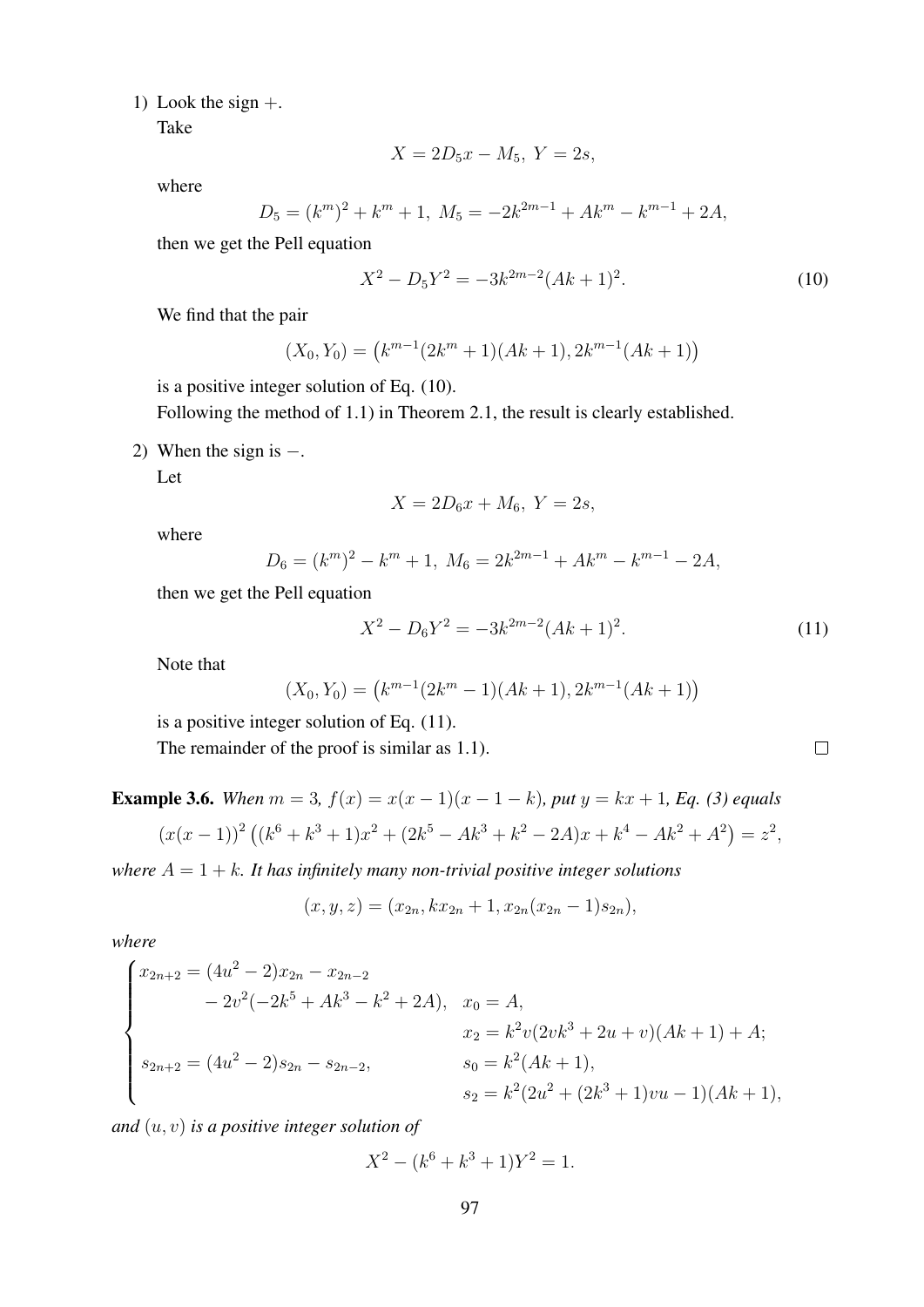## 4 Some related questions

In our theorems the polynomials  $f(x)$  are reducible. For irreducible polynomials, we did not get similar results. So we raise the following questions.

**Question 4.1.** *Are there irreducible polynomials*  $f(x) \in \mathbb{Q}(x)$  *with* deg  $f(x) > 2$  *such that Eqs. (3) and (4) have infinitely many non-trivial positive integer solutions?*

For  $f(x) = \prod_{i=0}^{m-1} (x - i)$   $(m \ge 2)$ , by searching on computer, we find Eq. (4) has some non-trivial positive integer solutions for  $m = 4$ , 5 (see Remark 3.4), but fail to obtain infinitely many ones. Therefore, we have:

Question 4.2. *Does Eq. (4) have infinitely many non-trivial positive integer solutions for*

$$
f(x) = \prod_{i=0}^{m-1} (x - i),
$$

*where*  $m > 4$ ?

Noting that the areas of the integral triangles, constructed in our Theorems, are

$$
A = \frac{f(x)f(y)\sin(\theta)}{2},
$$

which are not rational, so they are not Heron triangles. It is natural to ask:

Question 4.3. *Are there Heron triangles whose two adjacent sides are given by the values of polynomials* f(x) *and* f(y) *with a fixed Heron angle?*

For any angle  $\theta$ , if  $\sin(\theta)$  and  $\cos(\theta)$  are rational, then we call  $\theta$  is a Heron angle. In other words, Question 4.3 is equivalent to the existence of positive integer solutions  $(x, y, z)$  to the Diophantine system

$$
\begin{cases}\n z^2 = f(x)^2 - 2f(x)f(y)\cos(\theta) + f(y)^2, \\
 A = \frac{f(x)f(y)\sin(\theta)}{2} \in \mathbb{Z}^+, \n\end{cases}
$$
\n(12)

where  $\cos(\theta) = \frac{1-s^2}{1+s^2}$  $\frac{1-s^2}{1+s^2}$  and  $\sin(\theta) = \frac{2s}{1+s^2}$ .

When  $s = 1/2$ , we have  $cos(\theta) = \frac{3}{5}$  and  $\theta = 37^\circ$ . For  $f(x) = x(x + 1)$ , we can use the same method in Theorem 2.1 to show that  $z^2 = f(x)^2 - 2f(x)f(y)\cos(37^\circ) + f(y)^2$  has infinitely many non-trivial positive integer solutions

$$
(x, y, z) = (x_n, x_n + 1, 2(x_n + 1)s_n), \ n \ge 1,
$$

where

$$
\begin{cases}\n x_n = 18x_{n-1} - x_{n-2} + 16, & x_0 = 0, \ x_1 = 28; \\
 s_n = 18s_{n-1} - s_{n-2}, & s_0 = 1, \ s_1 = 13.\n\end{cases}
$$

From the recurrence relation of  $x_n$ , it is easy to check that

$$
x_{2n} \equiv 0 \pmod{5}, x_{2n-1} \equiv 3 \pmod{5}, n \ge 1,
$$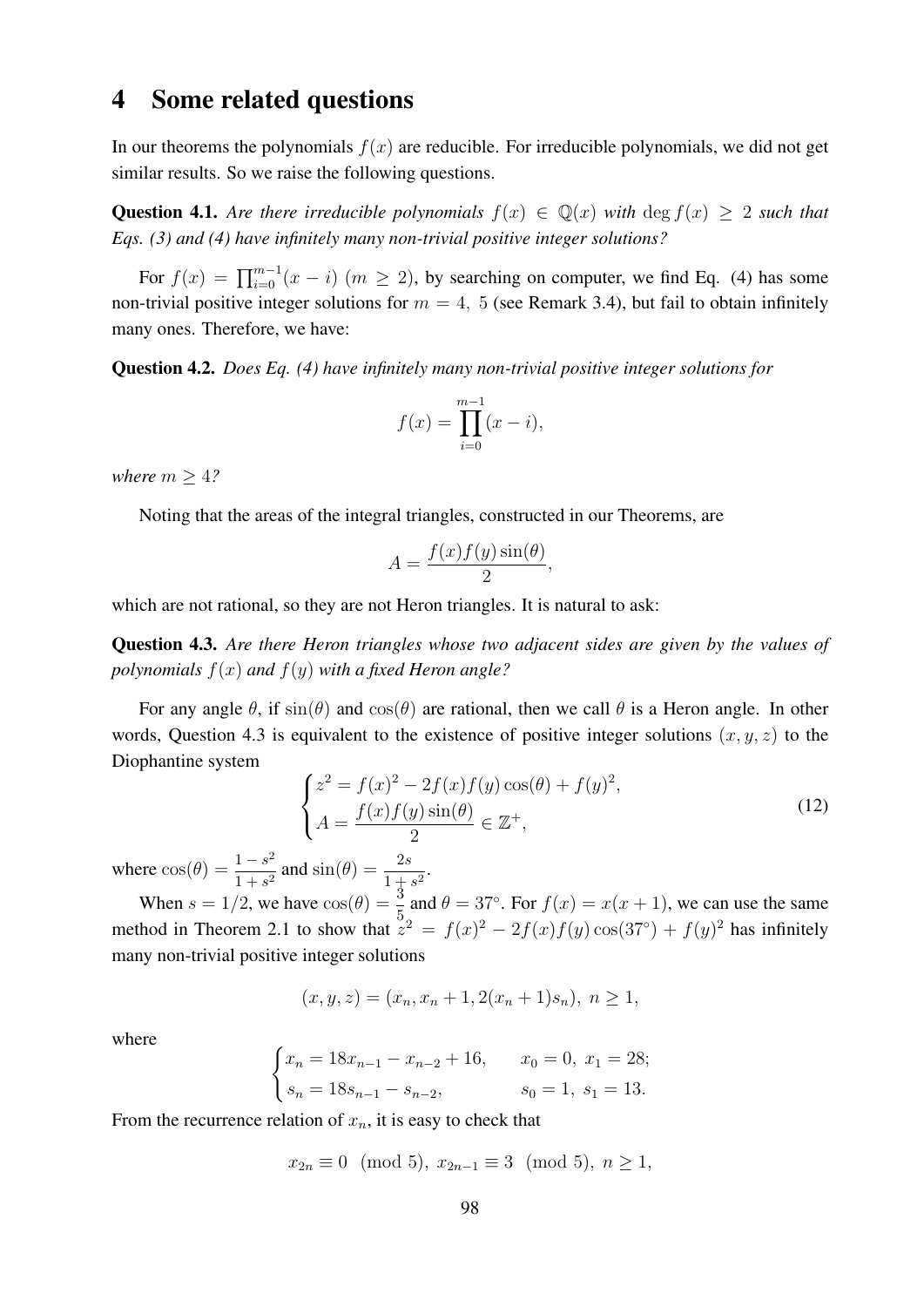which means that

$$
x_n(x_n + 1)^2(x_n + 2) \equiv 0 \pmod{5}
$$

holds for  $n > 1$ . Therefore,

$$
A_n = \frac{f(x_n)f(y_n)\sin(37^\circ)}{2} = \frac{2x_n(x_n+1)^2(x_n+2)}{5} \in \mathbb{Z}^+.
$$

So Eq. (12) has infinitely many non-trivial positive integer solutions.

In 2017, Sz. Tengely and M. Ulas [9] showed that the Diophantine equations

$$
z^2 = f(x)^2 \pm g(y)^2
$$

have infinitely many non-trivial polynomials solutions with integer coefficients for  $f(x) = x<sup>k</sup>(x + a)$ ,  $g(x) = x<sup>k</sup>(x + b)$  with  $k \ge 1$ ,  $a<sup>2</sup> + b<sup>2</sup> \ne 0$ . Similarly, we can raise:

Question 4.4. *Are there polynomials*  $f(x)$ ,  $g(y) \in \mathbb{Q}(x)$  *such that the Diophantine equations* 

$$
z^2 = f(x)^2 + f(x)g(y) + g(y)^2
$$

*and*

$$
z^2 = f(x)^2 - f(x)g(y) + g(y)^2
$$

*have infinitely many non-trivial positive integer solutions?*

It seems that there exist some interesting results for Questions 4.3 and 4.4, we hope to come back to study them in the near future.

### References

- [1] Burn, B. (2003). Triangles with a 60° angle and sides of integer length. *The Mathematical Gazette*, 87(508), 148–153.
- [2] Dickson, L. E. (2005). *History of the Theory of Numbers, Vol. II: Diophantine Analysis*. Dover Publications.
- [3] Gilder, J. (1982). Integer-sided triangles with an angle of 60◦ . *The Mathematical Gazette*, 66(438), 261–266.
- [4] He, B., Togbé, A., & Ulas, M. (2010). On the Diophantine equation  $z^2 = f(x)^2 \pm f(y)^2$ , II. *Bulletin of the Australian Mathematical Society*, 82(2), 187–204.
- [5] Pocklington, H. C. (1914). Some Diophantine impossibilities. *Mathematical Proceedings of the Cambridge Philosophical Society*, 17, 110–118.
- [6] Read, E. (2006). On integer-sided triangles containing angles of 120◦ or 60◦ . *The Mathematical Gazette*, 90(518), 299–305.